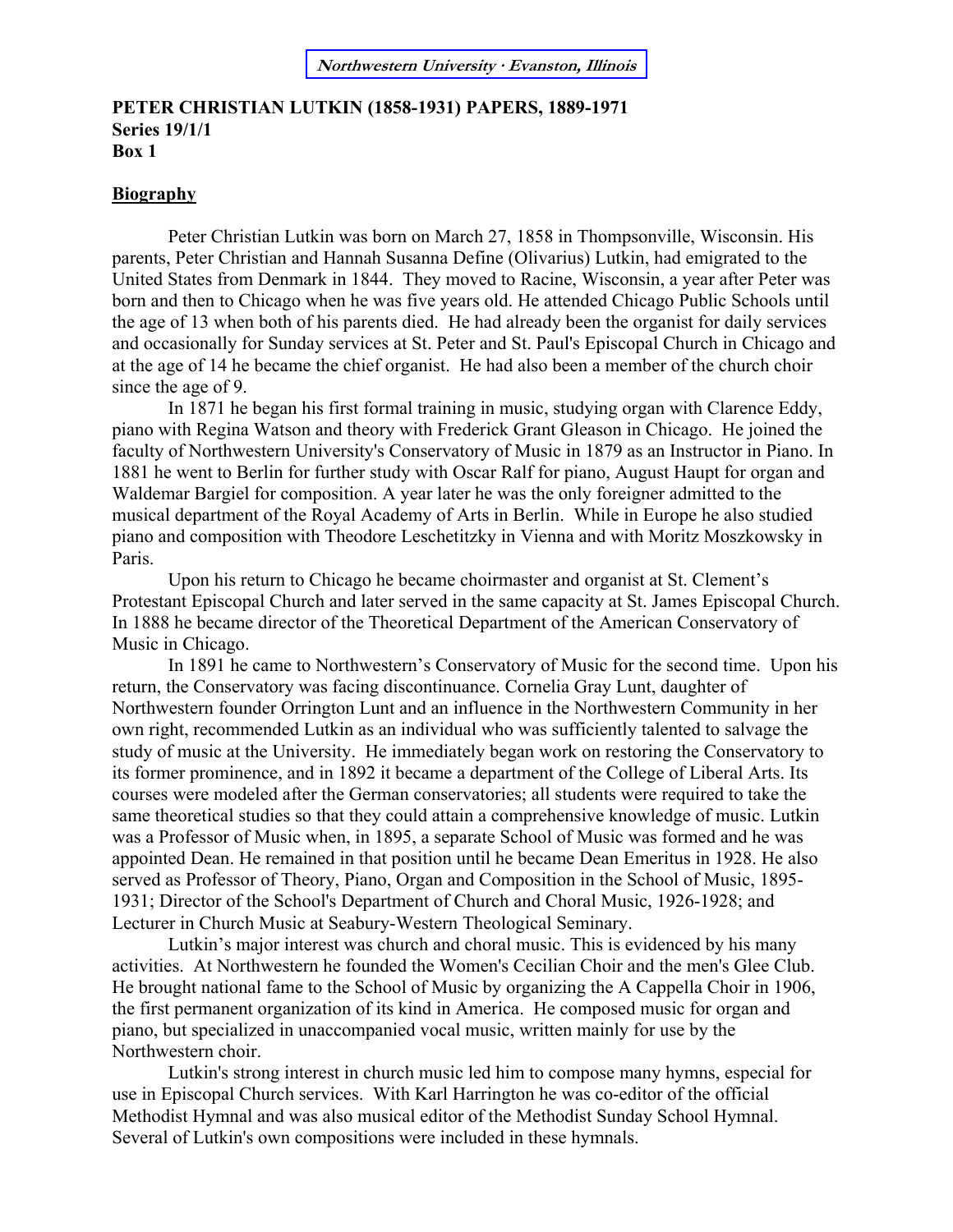### **PETER CHRISTIAN LUTKIN (1858-1931) PAPERS, 1889-1971 Series 19/1/1 Box 1**

Lutkin also served as a director of the Evanston Musical Club from 1894 to 1915, and the Ravenswood Musical Club from 1896 to 1904. He was a founder of the American Guild of Organists in 1896 and twice served as president of the Music Teachers' National Association, 1911-1912 and 1919-1920. One of Lutkin's most notable accomplishments was the role he played in organizing the North Shore Music Festival. The festival began in 1910 and became internationally known under Lutkin's direction.

 Lutkin received an honorary doctorate in music in 1901 from Syracuse University. Among the books he wrote was *Music in the Church* (1910). He also wrote a history of the Northwestern School of Music.

 Lutkin married Nancy Lelah Carmen on October 27, 1885. The Lutkins had one son, Harris Carmen Lutkin, who attended and later taught at Northwestern's Law School.

 Peter Christian Lutkin died on December 27, 1931 following a two-week illness after suffering a severe heart attack. He was buried in Rosehill Cemetery in Chicago.

### **Description of the Papers**

The Peter Christian Lutkin Papers include biographical material, some correspondence and several lectures and addresses that span the years 1889-1928. The biographical material (1859-1971) includes general material, i.e. memorabilia, and miscellaneous printed biographical sketches of and clippings relating to Lutkin. A small amount of material regarding Lutkin Memorial Hall, dedicated in 1941 at Northwestern, is included, but most material regarding Lutkin Hall is filed in a separate series.

The correspondence is comprised of letters written by Lutkin in his official capacity as Dean of the School of Music. Most of the letters are photocopies of the originals sent out by Lutkin to the university's business manager or treasurer concerning the financial business of the School. Also included here is a copy of Lutkin's resignation as Dean in 1928, taken from the minutes of the Board of Trustees. The Christmas cards in the collection were specially prepared for friends by the Lutkins and they include Christmas musical compositions by Lutkin.

The lectures and addresses are arranged according to a list filed at the beginning of Folder 5. Included are his essay on the history of Music at Northwestern and several other essays regarding music education in general. Not all titles on the list are extant.

#### **Provenance:** Unknown

**Restrictions:** None.

**Processor:** Elisabeth Wittman, February 1978.